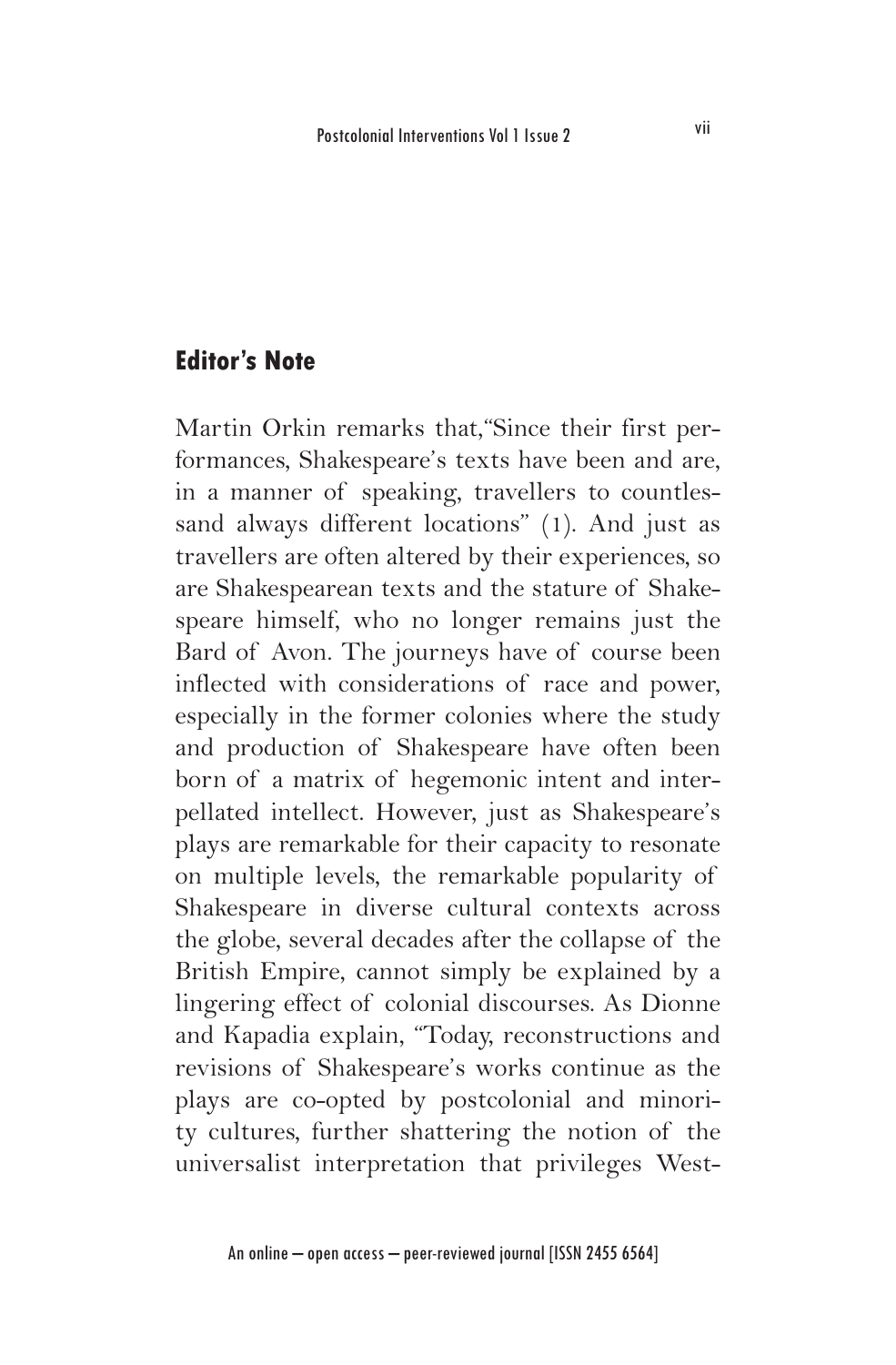ern experience as primary. As such, Shakespeare's plays can no longer signify an exclusively British, or even Western, identity; instead, they function as sites of contest reflecting a manifold of cultures" (6). The papers in Vol. 1, Issue 2 of Postcolonial Interventions attest to this transformative logic and the uncontainable plurality Shakespearean texts have engendered and accommodated, as they take the readers across time and space, media and language, genre and discipline to tease out not just the lasting relevance of Shakespeare, 400 years after his death, in a global culture but also to analyse the intersections of race, space, and power that shaped Shakespeare's own texts and punctuated his proliferation across former colonial outposts. While Claire Chambers explores the particular significance of Othello, as a play that foregrounds concerns of race and gender, in the context of various Indian Shakespearean adaptations, on both stage and screen, Cecile Sandten dissects the significance of Dev Virahsawmy's rewriting of The Tempest, another text that not only foregrounds race but even operates as an allegory of colonisation. Both papers reveal the myriad modes through which the Bard continues to be localised and indigenised which definitely challenges the hegemonic designs to which the Shakespearean oeuvre has been subjected. Of course, such processes are neither novel nor infrequent. Therefore, apart from an examination of recent adaptations of Shakespearean texts, this issue also looks back at some of the earlier attempts to voice resistance through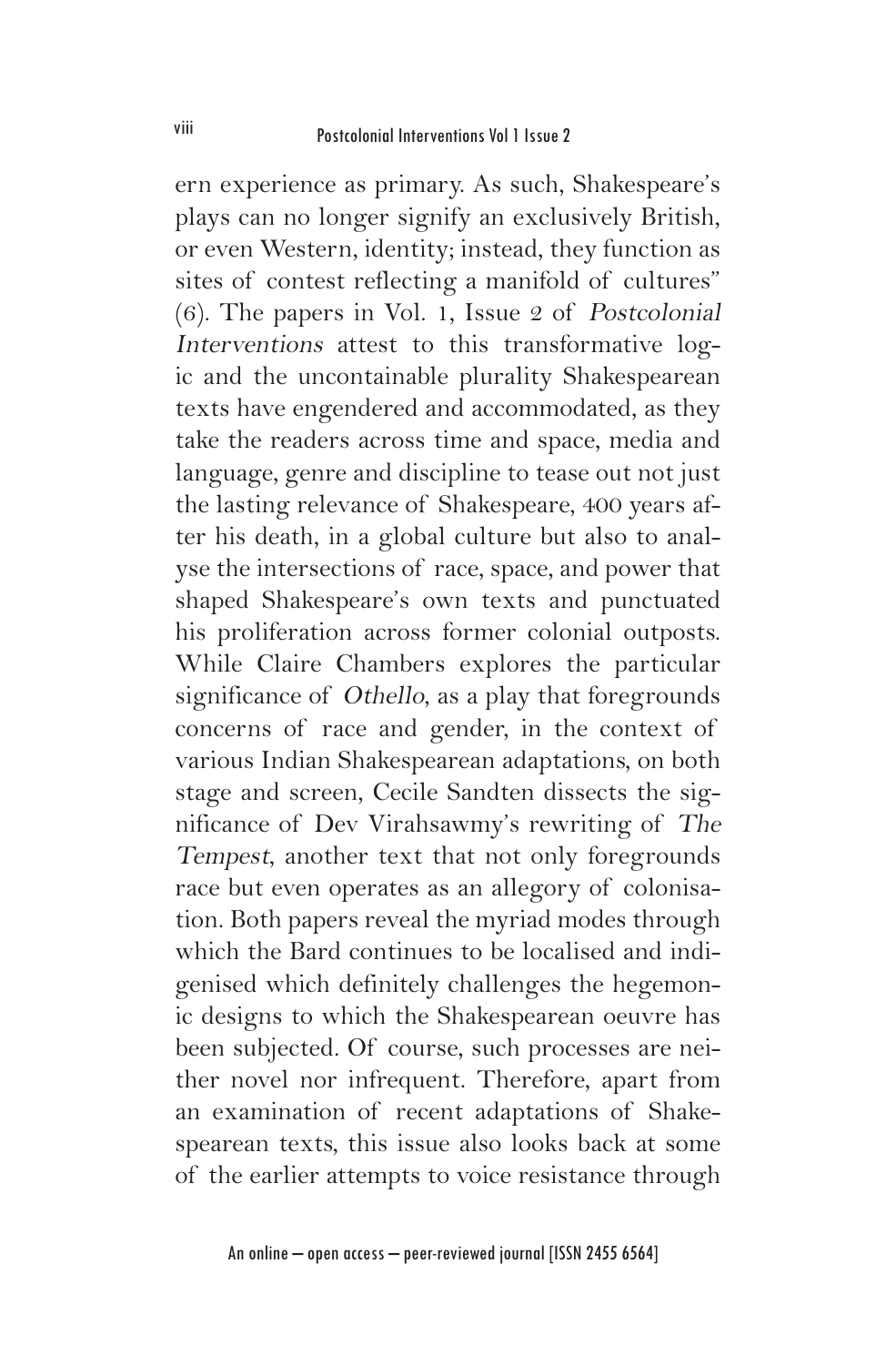reworking of Shakespearean texts as evident from either Lamia Zaibi's exploration of George Lamming's celebrated novel, Water with Berries, and its reworking of the Caliban-Prospero paradigm or Sarah Mayo's analysis of the production and translation of Welcome Msomi's uMabatha, a transcreation of Macbeth in Apartheid-era South Africa. Both papers focus on the fraught and complex nature of postcolonial negotiations and how assertions of selfhood are often mired in inexorable discursive pitfalls which only ensure the perpetuation of stereotypes. It is not as if Shakespeare himself was free from such pressures. As Masoud Farahmadhfar's paper highlights, Shakespeare, conditioned by the dominant discourses of his own times, dealt with various such stereotypes, whether with regard to Persia, or Africa or other exoticised, Otherised spaces. As Innocent Ngulube points out in his paper, it is this proliferation of colonial discourses through the Shakespearean texts which enraged postcolonial artists and critics like Ngugi wa Thiong'o or Ayi Kwei Armah, who wanted to decolonize African education systems. However, as the paper points out, in African countries like Malawi, Shakespeare still dominates the school and university syllabi as a constant presence even as Malawi authors become 'optional' and glide in and out of various syllabi. While part of the answer may be found in the machinations of colonial and neo-colonial policies, the remarkable aesthetic and affective appeal of Shakespearean texts across time, space and culture cannot be denied either.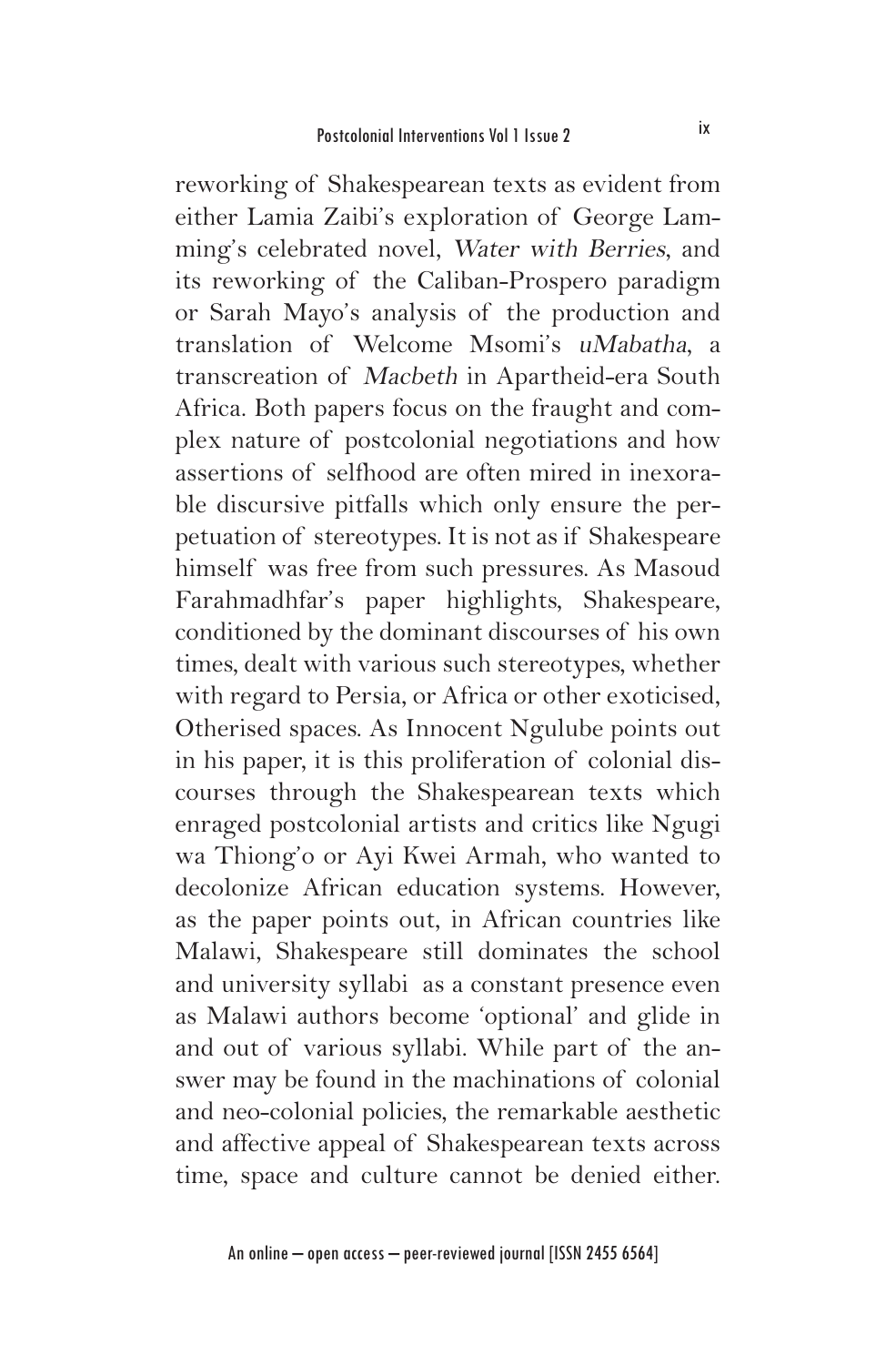This perhaps explains why whether in India or elsewhere not only does Shakespeare continue to live in a thousand different avatars but continues to speak to audiences in a variety of different situations. This is again evident from the concluding paper of the issue by Sayantani Chakraborti, which focuses on Vishal Bhardwaj's transposition of the tragedy of Hamlet onto the troubled terrain of Kashmir. To borrow the words of Dionne and Kapadia, "Such examples speak to the hybridity of Shakespeare's influence but also the densely woven nature of his 'local habitation'"  $(3)$  – a fact that is also illustrated by Tapati Gupta's scholarly and personal peregrinations across various Shakespearean adaptations in her foreword. But what makes possible such plethora of local habitations? One possible answer is offered by Kiernan Ryan who finds in Shakespeare's plays a "revolutionary universalism" which articulates "the potential of all human beings to live according to principles of freedom, equality and justice" (emphasis original; 9), dramatized from what Ryan calls "an egalitarian perspective that is still in advance of our time" (emphasis original; 15). As Ryan fervently asserts,

It's my contention that this profound commitment to the universal human potential to live otherwise is the secret of the plays' proven ability to transcend their time. This is what drives their radical dissatisfaction with Shakespeare's world, divorcing their vision from the assumptions and attitudes that held sway in

An online – open access – peer-reviewed journal [ISSN 2455 6564]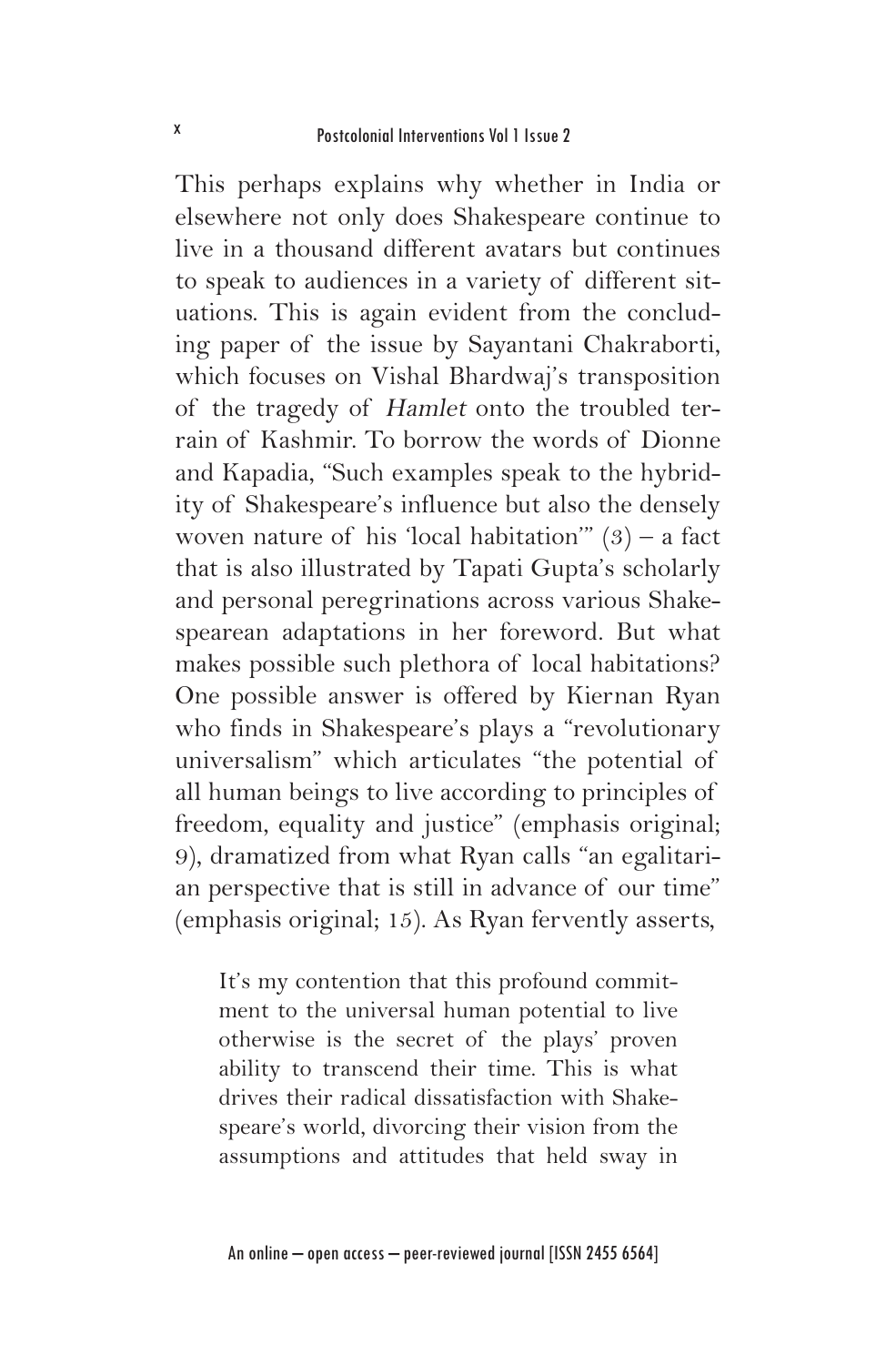early modern England, and opening them up to the future and the prospect of the world transfigured. That prospect — the tidal pool of futurity that inflects their language and form at every turn — is what propels Shakespeare's plays beyond the horizon of his age to speak with more authority and power than ever to ours. (9)

In a postcolonial world rife with inequality, conflict and violations of humanity, the transfiguring potentiality of Shakespeare will inevitably generate many more adaptations and transcreations that will continue to address the diverse transformations of human history, here on this bank and shoal of time. And postcolonial studies, in keeping with Patrick Williams' classification of it as an "anticipatory discourse, looking forward to a better and as yet unrealized world" (Williams 93), will surely continue to find in such creations resources of both pleasure and hope. We wait; "Readiness is all".